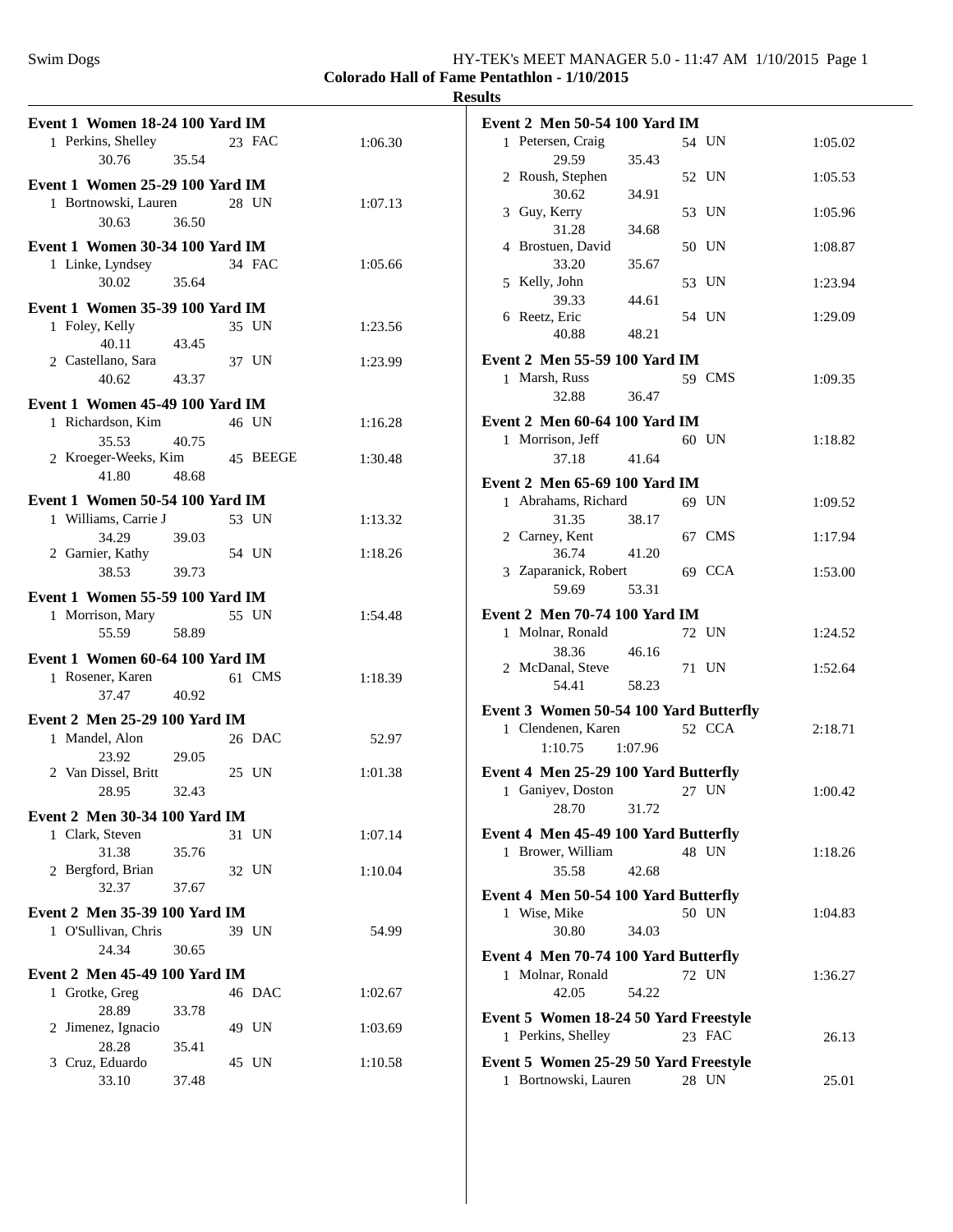### **Colorado Hall of Fame Pentathlon - 1/10/2015 Results**

| Event 5 Women 30-34 50 Yard Freestyle    |                |       |  |
|------------------------------------------|----------------|-------|--|
| 1 Linke, Lyndsey                         | 34 FAC         | 26.72 |  |
| Event 5 Women 35-39 50 Yard Freestyle    |                |       |  |
| 1 Engle, Beth                            | 37 UN          | 29.51 |  |
| 2 Foley, Kelly                           | 35 UN          | 31.85 |  |
| 3 Castellano, Sara                       | 37 UN          | 32.04 |  |
| Event 5 Women 45-49 50 Yard Freestyle    |                |       |  |
| 1 Richardson, Kim                        | 46 UN          | 29.38 |  |
| 2 Kroeger-Weeks, Kim                     | 45 BEEGE       | 35.56 |  |
|                                          |                |       |  |
| Event 5 Women 50-54 50 Yard Freestyle    |                |       |  |
| 1 Garnier, Kathy<br>2 Williams, Carrie J | 54 UN<br>53 UN | 27.59 |  |
| 3 Harris, Lisa                           | 53 CCA         | 29.27 |  |
|                                          |                | 59.26 |  |
| Event 5 Women 55-59 50 Yard Freestyle    |                |       |  |
| 1 Morrison, Mary                         | 55 UN          | 43.96 |  |
| Event 5 Women 60-64 50 Yard Freestyle    |                |       |  |
| 1 Rosener, Karen                         | 61 CMS         | 31.00 |  |
| Event 6 Men 25-29 50 Yard Freestyle      |                |       |  |
| 1 Mandel, Alon                           | 26 DAC         | 21.68 |  |
| 2 Van Dissel, Britt                      | 25 UN          | 23.77 |  |
|                                          |                |       |  |
| Event 6 Men 30-34 50 Yard Freestyle      |                |       |  |
| 1 Clark, Steven                          | 31 UN          | 26.29 |  |
| 2 Bergford, Brian                        | 32 UN          | 28.39 |  |
| Event 6 Men 35-39 50 Yard Freestyle      |                |       |  |
| 1 O'Sullivan, Chris                      | 39 UN          | 22.89 |  |
| Event 6 Men 40-44 50 Yard Freestyle      |                |       |  |
| --- Berrong, Brett                       | 44 UN          | DQ    |  |
|                                          |                |       |  |
| Event 6 Men 45-49 50 Yard Freestyle      |                |       |  |
| 1 Barringer, Rob                         | 49 CMS         | 24.88 |  |
| 2 Grotke, Greg                           | 46 DAC         | 25.57 |  |
| 3 Fullerton, Greg                        | 49 UN          | 27.14 |  |
| 4 Cruz, Eduardo                          | 45 UN          | 27.85 |  |
| Event 6 Men 50-54 50 Yard Freestyle      |                |       |  |
| 1 Roush, Stephen                         | 52 UN          | 26.63 |  |
| 2 Brostuen, David                        | 50 UN          | 27.50 |  |
| 3 Toomey, Tom                            | 53 UN          | 30.02 |  |
| 4 Reetz, Eric                            | 54 UN          | 31.96 |  |
| Event 6 Men 55-59 50 Yard Freestyle      |                |       |  |
| 1 Marsh, Russ                            | 59 CMS         | 26.20 |  |
| Event 6 Men 60-64 50 Yard Freestyle      |                |       |  |
| 1 Donahoo, Don                           | 60 UN          | 28.66 |  |
| 2 Benson, Stan                           | 61 UN          | 32.87 |  |
| 3 Morrison, Jeff                         | 60 UN          | 34.78 |  |
|                                          |                |       |  |
| Event 6 Men 65-69 50 Yard Freestyle      |                |       |  |
| 1 Abrahams, Richard                      | 69 UN          | 24.84 |  |
| 2 Abbott, William                        | 68 CMS         | 29.21 |  |
| 3 Zaparanick, Robert                     | 69 CCA         | 38.24 |  |
| Event 6 Men 70-74 50 Yard Freestyle      |                |       |  |
| 1 McDanal, Steve                         | 71 UN          | 39.20 |  |
|                                          |                |       |  |

| Event 7 Women 30-34 100 Yard Backstroke  |        |         |
|------------------------------------------|--------|---------|
| 1 Linke, Lyndsey<br>32.36<br>34.25       | 34 FAC | 1:06.61 |
| Event 8 Men 30-34 100 Yard Backstroke    |        |         |
| 1 Clark, Steven                          | 31 UN  | 1:14.54 |
| 36.74<br>37.80                           |        |         |
| Event 8 Men 45-49 100 Yard Backstroke    |        |         |
| 1 Fullerton, Greg                        | 49 UN  | 1:19.80 |
| 39.42<br>40.38                           |        |         |
| 2 Brower, William                        | 48 UN  | 1:26.84 |
| 42.13<br>44.71                           |        |         |
| Event 8 Men 50-54 100 Yard Backstroke    |        |         |
| 1 Petersen, Craig                        | 54 UN  | 1:02.76 |
| 30.88<br>31.88                           |        |         |
| 2 Guy, Kerry                             | 53 UN  | 1:09.37 |
| 34.21<br>35.16                           |        |         |
| 3 Kelly, John                            | 53 UN  | 1:27.30 |
| 42.66<br>44.64                           |        |         |
| Event 8 Men 70-74 100 Yard Backstroke    |        |         |
| 1 Molnar, Ronald                         | 72 UN  | 1:24.71 |
| 41.79<br>42.92                           |        |         |
|                                          |        |         |
| Event 9 Women 18-24 50 Yard Breaststroke | 23 FAC |         |
| 1 Perkins, Shelley                       |        | 37.27   |
| Event 9 Women 25-29 50 Yard Breaststroke |        |         |
| 1 Bortnowski, Lauren                     | 28 UN  | 38.40   |
| Event 9 Women 35-39 50 Yard Breaststroke |        |         |
| 1 Foley, Kelly                           | 35 UN  | 44.17   |
| 2 Castellano, Sara                       | 37 UN  | 46.54   |
| Event 9 Women 45-49 50 Yard Breaststroke |        |         |
| 1 Richardson, Kim                        | 46 UN  | 40.88   |
|                                          |        |         |
| Event 9 Women 50-54 50 Yard Breaststroke |        |         |
| 1 Fullerton, Susan B                     | 50 UN  | 57.28   |
| Event 9 Women 55-59 50 Yard Breaststroke |        |         |
| 1 Morrison, Mary                         | 55 UN  | 52.68   |
| Event 9 Women 60-64 50 Yard Breaststroke |        |         |
| 1 Rosener, Karen                         | 61 CMS | 41.08   |
|                                          |        |         |
| Event 10 Men 25-29 50 Yard Breaststroke  |        |         |
| 1 Mandel, Alon                           | 26 DAC | 26.94   |
| 2 Van Dissel, Britt                      | 25 UN  | 29.78   |
| Event 10 Men 30-34 50 Yard Breaststroke  |        |         |
| 1 Bergford, Brian                        | 32 UN  | 36.68   |
| Event 10 Men 35-39 50 Yard Breaststroke  |        |         |
| 1 O'Sullivan, Chris                      | 39 UN  | 29.85   |
| Event 10 Men 40-44 50 Yard Breaststroke  |        |         |
| --- Berrong, Brett                       | 44 UN  | DQ      |
|                                          |        |         |
| Event 10 Men 45-49 50 Yard Breaststroke  |        |         |
| 1 Grotke, Greg                           | 46 DAC | 30.08   |
| 2 Cruz, Eduardo                          | 45 UN  | 36.18   |
| 3 Borrett, Tad                           | 47 UN  | 36.83   |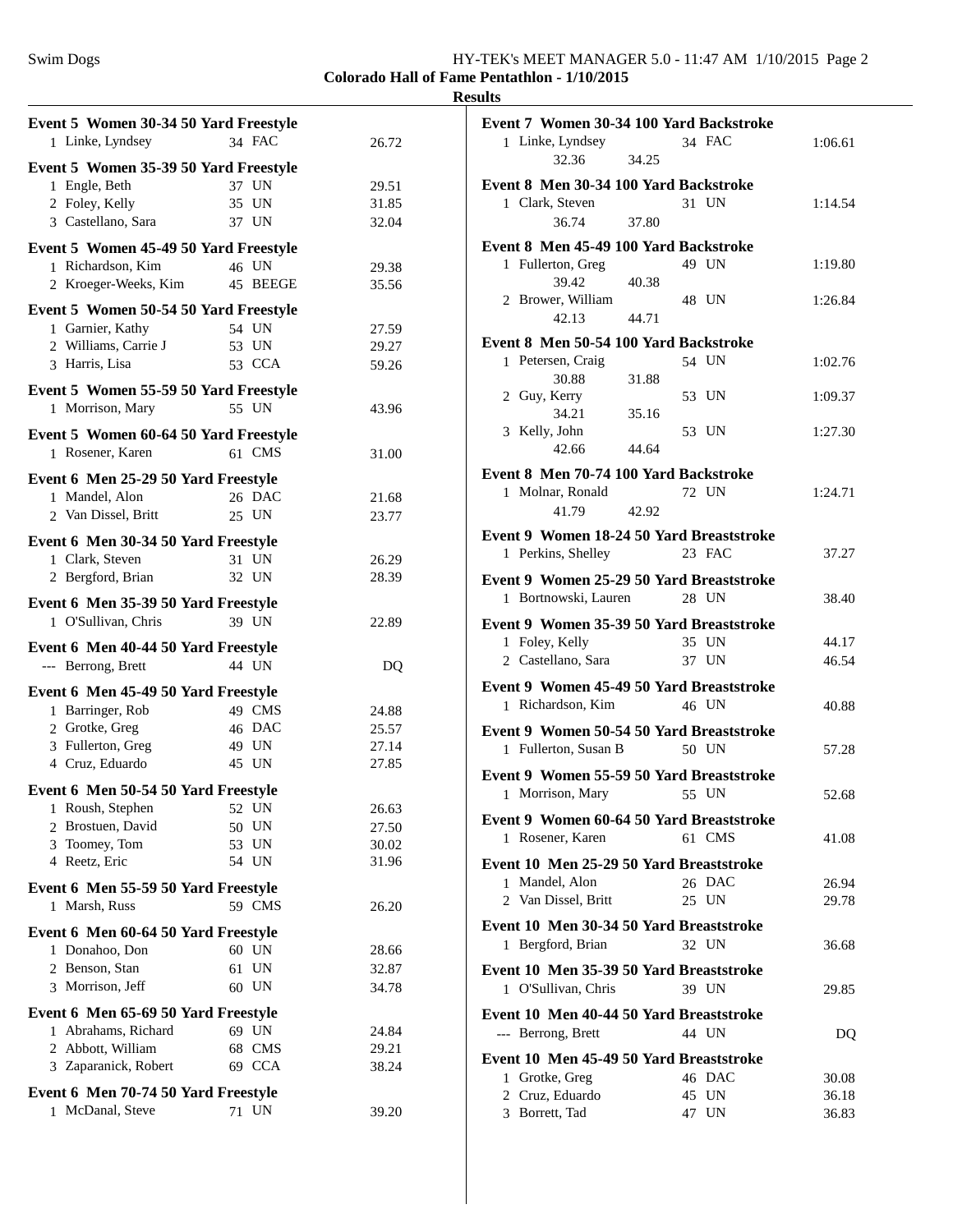# Swim Dogs HY-TEK's MEET MANAGER 5.0 - 11:47 AM 1/10/2015 Page 3

### **Colorado Hall of Fame Pentathlon - 1/10/2015 Results**

|                                            |       |                 |         | res |
|--------------------------------------------|-------|-----------------|---------|-----|
| Event 10 Men 50-54 50 Yard Breaststroke    |       |                 |         |     |
| 1 Brostuen, David                          |       | 50 UN           | 34.29   |     |
| 2 Roush, Stephen                           |       | 52 UN           | 35.98   |     |
| 3 Reetz, Eric                              |       | 54 UN           | 42.87   |     |
|                                            |       |                 |         |     |
| Event 10 Men 55-59 50 Yard Breaststroke    |       |                 |         |     |
| 1 Marsh, Russ                              |       | 59 CMS          | 32.22   |     |
| Event 10 Men 60-64 50 Yard Breaststroke    |       |                 |         |     |
| 1 Morrison, Jeff                           |       | $60$ UN         | 40.90   |     |
| 2 Benson, Stan                             |       | 61 UN           | 41.45   |     |
| Event 10 Men 65-69 50 Yard Breaststroke    |       |                 |         |     |
| 1 Carney, Kent                             |       | 67 CMS          | 36.87   |     |
| 2 Zaparanick, Robert                       |       | 69 CCA          | 45.69   |     |
|                                            |       |                 |         |     |
| Event 10 Men 70-74 50 Yard Breaststroke    |       |                 |         |     |
| 1 McDanal, Steve                           |       | 71 UN           | 51.79   |     |
| Event 11 Women 45-49 100 Yard Breaststroke |       |                 |         |     |
| 1 Kroeger-Weeks, Kim 45 BEEGE              |       |                 | 1:31.58 |     |
| 42.39                                      | 49.19 |                 |         |     |
|                                            |       |                 |         |     |
| Event 11 Women 50-54 100 Yard Breaststroke |       |                 |         |     |
| 1 Fullerton, Susan B                       |       | 50 UN           | 2:03.77 |     |
| 55.24 1:08.53                              |       |                 |         |     |
| Event 12 Men 25-29 100 Yard Breaststroke   |       |                 |         |     |
| 1 Ganiyev, Doston                          |       | 27 UN           | 1:12.26 |     |
| 34.17<br>38.09                             |       |                 |         |     |
| Event 12 Men 45-49 100 Yard Breaststroke   |       |                 |         |     |
| 1 Jimenez, Ignacio                         |       | 49 UN           | 1:07.29 |     |
| 31.93                                      | 35.36 |                 |         |     |
| 2 Brower, William                          |       | 48 UN           | 1:30.45 |     |
| 48.54<br>41.91                             |       |                 |         |     |
|                                            |       |                 |         |     |
| Event 12 Men 70-74 100 Yard Breaststroke   |       |                 |         |     |
| 1 Molnar, Ronald                           |       | 72 UN           | 1:36.73 |     |
| 46.14                                      | 50.59 |                 |         |     |
| Event 13 Women 18-24 50 Yard Backstroke    |       |                 |         |     |
| 1 Perkins, Shelley                         |       | 23 FAC          | 31.71   |     |
| Event 13 Women 25-29 50 Yard Backstroke    |       |                 |         |     |
| 1 Bortnowski, Lauren                       |       | 28 UN           | 30.32   |     |
|                                            |       |                 |         |     |
| Event 13 Women 35-39 50 Yard Backstroke    |       |                 |         |     |
| 1 Engle, Beth                              |       | 37 UN           | 39.84   |     |
| 2 Castellano, Sara                         |       | 37 UN           | 42.43   |     |
| Event 13 Women 45-49 50 Yard Backstroke    |       |                 |         |     |
| 1 Richardson, Kim                          |       | 46 UN           | 35.72   |     |
|                                            |       |                 |         |     |
| Event 13 Women 55-59 50 Yard Backstroke    |       |                 |         |     |
| 1 Morrison, Mary                           |       | 55 UN           | 55.43   |     |
| Event 13 Women 60-64 50 Yard Backstroke    |       |                 |         |     |
| 1 Rosener, Karen                           |       | 61 CMS          | 40.51   |     |
| Event 14 Men 25-29 50 Yard Backstroke      |       |                 |         |     |
|                                            |       |                 |         |     |
| 1 Van Dissel, Britt                        |       | 25 UN<br>26 DAC | 29.77   |     |
| --- Mandel, Alon                           |       |                 | DQ      |     |
| Event 14 Men 30-34 50 Yard Backstroke      |       |                 |         |     |
| 1 Clark, Steven                            |       | 31 UN           | 32.49   |     |
|                                            |       |                 |         |     |

| ᄖ                                                       |          |                |
|---------------------------------------------------------|----------|----------------|
| 2 Bergford, Brian                                       | 32 UN    | 34.54          |
| Event 14 Men 35-39 50 Yard Backstroke                   |          |                |
| 1 O'Sullivan, Chris                                     | 39 UN    | 24.78          |
| Event 14 Men 45-49 50 Yard Backstroke                   |          |                |
| 1 Barringer, Rob                                        | 49 CMS   | 29.67          |
| 2 Grotke, Greg                                          | 46 DAC   | 30.99          |
| 3 Cruz, Eduardo                                         | 45 UN    | 32.66          |
| 4 Fullerton, Greg                                       | 49 UN    | 34.55          |
| Event 14 Men 50-54 50 Yard Backstroke                   |          |                |
| 1 Wise, Mike                                            | 50 UN    | 31.30          |
| 2 Roush, Stephen                                        | 52 UN    | 31.64          |
| 3 Brostuen, David                                       | 50 UN    | 34.77          |
|                                                         |          |                |
| Event 14 Men 60-64 50 Yard Backstroke<br>1 Donahoo, Don | 60 UN    |                |
| 2 Morrison, Jeff                                        | 60 UN    | 33.68<br>38.45 |
| 3 Benson, Stan                                          | 61 UN    | 39.08          |
|                                                         |          |                |
| Event 14 Men 65-69 50 Yard Backstroke                   |          |                |
| 1 Abbott, William                                       | 68 CMS   | 40.10          |
| 2 Zaparanick, Robert                                    | 69 CCA   | 1:01.79        |
| Event 14 Men 70-74 50 Yard Backstroke                   |          |                |
| 1 McDanal, Steve                                        | 71 UN    | 49.73          |
| Event 15 Women 30-34 100 Yard Freestyle                 |          |                |
| 1 Linke, Lyndsey                                        | 34 FAC   | 1:01.01        |
| 29.35<br>31.66                                          |          |                |
| Event 15 Women 35-39 100 Yard Freestyle                 |          |                |
| 1 Engle, Beth                                           | 37 UN    | 1:10.00        |
| 33.68<br>36.32                                          |          |                |
| 2 Foley, Kelly                                          | 35 UN    | 1:11.79        |
| 33.33<br>38.46                                          |          |                |
| Event 15 Women 45-49 100 Yard Freestyle                 |          |                |
| 1 Kroeger-Weeks, Kim                                    | 45 BEEGE | 1:19.89        |
| 37.43<br>42.46                                          |          |                |
| Event 15 Women 50-54 100 Yard Freestyle                 |          |                |
| 1 Garnier, Kathy                                        | 54 UN    | 1:00.90        |
| 29.33<br>31.57                                          |          |                |
| 2 Williams, Carrie J                                    | 53 UN    | 1:02.84        |
| 30.49<br>32.35                                          |          |                |
| 3 Harris, Lisa                                          | 53 CCA   | 2:08.19        |
| 59.45<br>1:08.74                                        |          |                |
| Event 16 Men 30-34 100 Yard Freestyle                   |          |                |
| 1 Clark, Steven                                         | 31 UN    | 1:00.58        |
| 28.93<br>31.65                                          |          |                |
| Event 16 Men 45-49 100 Yard Freestyle                   |          |                |
| 1 Fullerton, Greg                                       | 49 UN    | 1:02.78        |
| 30.25<br>32.53                                          |          |                |
| 2 Brower, William                                       | 48 UN    | 1:04.02        |
| 31.07<br>32.95                                          |          |                |
| Event 16 Men 50-54 100 Yard Freestyle                   |          |                |
| 1 Petersen, Craig                                       | 54 UN    | 53.83          |
| 26.16<br>27.67                                          |          |                |
|                                                         |          |                |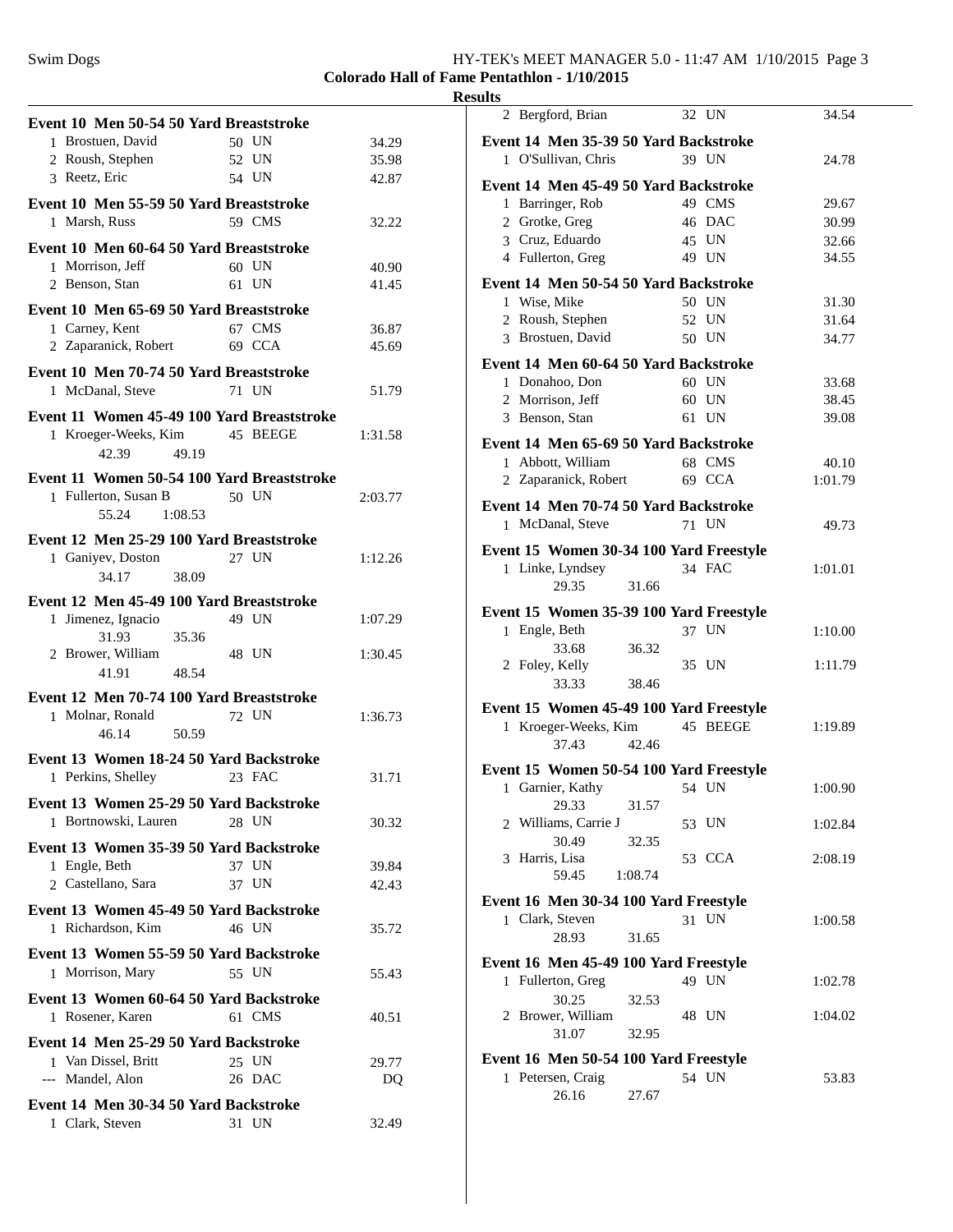### **Colorado Hall of Fame Pentathlon - 1/10/2015 Results**

| (Event 16 Men 50-54 100 Yard Freestyle) |        |         |
|-----------------------------------------|--------|---------|
| 2 Guy, Kerry                            | 53 UN  | 56.62   |
| 26.76<br>29.86                          |        |         |
| 3 Toomey, Tom                           | 53 UN  | 1:04.40 |
| 31.28<br>33.12                          |        |         |
| 4 Kelly, John                           | 53 UN  | 1:11.43 |
| 34.36<br>37.07                          |        |         |
| 5 Reetz, Eric                           | 54 UN  | 1:16.11 |
| 35.23<br>40.88                          |        |         |
| Event 16 Men 65-69 100 Yard Freestyle   |        |         |
| 1 Abrahams, Richard                     | 69 UN  | 55.32   |
| 26.51<br>28.81                          |        |         |
|                                         |        |         |
| Event 16 Men 70-74 100 Yard Freestyle   |        |         |
| 1 Molnar, Ronald                        | 72 UN  | 1:14.72 |
| 35.95<br>38.77                          |        |         |
| Event 17 Women 18-24 50 Yard Butterfly  |        |         |
| 1 Perkins, Shelley                      | 23 FAC | 29.31   |
|                                         |        |         |
| Event 17 Women 25-29 50 Yard Butterfly  |        |         |
| 1 Bortnowski, Lauren                    | 28 UN  | 28.66   |
| Event 17 Women 35-39 50 Yard Butterfly  |        |         |
| 1 Castellano, Sara                      | 37 UN  | 42.49   |
|                                         |        |         |
| Event 17 Women 45-49 50 Yard Butterfly  |        |         |
| 1 Richardson, Kim                       | 46 UN  | 35.07   |
| Event 17 Women 50-54 50 Yard Butterfly  |        |         |
| 1 Williams, Carrie J                    | 53 UN  | 34.39   |
|                                         |        |         |
| Event 17 Women 60-64 50 Yard Butterfly  |        |         |
| 1 Rosener, Karen                        | 61 CMS | 33.96   |
| Event 18 Men 25-29 50 Yard Butterfly    |        |         |
| 1 Mandel, Alon                          | 26 DAC | 23.17   |
| 2 Van Dissel, Britt                     | 25 UN  | 25.57   |
| 3 Ganiyev, Doston                       | 27 UN  | 27.04   |
| Event 18 Men 30-34 50 Yard Butterfly    |        |         |
| 1 Bergford, Brian                       | 32 UN  |         |
|                                         |        | 29.71   |
| Event 18 Men 35-39 50 Yard Butterfly    |        |         |
| 1 O'Sullivan, Chris                     | 39 UN  | 24.04   |
| Event 18 Men 45-49 50 Yard Butterfly    |        |         |
| 1 Grotke, Greg                          | 46 DAC | 26.95   |
| 2 Cruz, Eduardo                         | 45 UN  | 31.19   |
|                                         |        |         |
| Event 18 Men 50-54 50 Yard Butterfly    |        |         |
| 1 Roush, Stephen                        | 52 UN  | 28.30   |
| 2 Brostuen, David                       | 50 UN  | 31.01   |
| 3 Reetz, Eric                           | 54 UN  | 37.20   |
| Event 18 Men 60-64 50 Yard Butterfly    |        |         |
| 1 Morrison, Jeff                        | 60 UN  | 37.82   |
|                                         |        |         |
| Event 18 Men 65-69 50 Yard Butterfly    |        |         |
| 1 Abrahams, Richard                     | 69 UN  | 30.97   |
| 2 Abbott, William                       | 68 CMS | 30.99   |
|                                         |        |         |
| 3 Carney, Kent                          | 67 CMS | 36.70   |
| 4 Zaparanick, Robert                    | 69 CCA | 54.09   |

| Event 18 Men 70-74 50 Yard Butterfly                          |                  |                                         |                     |  |
|---------------------------------------------------------------|------------------|-----------------------------------------|---------------------|--|
| 1 McDanal, Steve                                              |                  | 71 UN                                   | 46.03               |  |
| Event 19 Women 30-34 200 Yard IM                              |                  |                                         |                     |  |
| 1 Linke, Lyndsey                                              |                  | 34 FAC                                  | 2:28.54             |  |
| 31.56                                                         | 37.66            | 43.93                                   | 35.39               |  |
| Event 19 Women 45-49 200 Yard IM                              |                  |                                         |                     |  |
| 1 Kroeger-Weeks, Kim                                          |                  | 45 BEEGE                                | 3:14.57             |  |
| 42.00                                                         | 51.66            | 55.00                                   | 45.91               |  |
|                                                               |                  |                                         |                     |  |
| Event 19 Women 50-54 200 Yard IM                              |                  |                                         |                     |  |
| 1 Clendenen, Karen                                            |                  | 52 CCA                                  | 4:56.48             |  |
| 1:07.66                                                       | 1:17.41          | 1:30.99                                 | 1:00.42             |  |
| Event 20 Men 45-49 200 Yard IM                                |                  |                                         |                     |  |
| Jimenez, Ignacio<br>1                                         |                  | 49 UN                                   | 2:10.84             |  |
| 28.61                                                         | 33.53            | 37.62                                   | 31.08               |  |
| 2 Barringer, Rob                                              |                  | 49 CMS                                  | 2:19.39             |  |
| 30.14                                                         | 35.91            | 42.33                                   | 31.01               |  |
| Event 20 Men 70-74 200 Yard IM                                |                  |                                         |                     |  |
| 1 Molnar, Ronald                                              |                  | 72 UN                                   | 3:21.89             |  |
| 49.30                                                         | 50.35            | 55.86                                   | 46.38               |  |
| Event 21 Women 25-29 500 Yard Freestyle                       |                  |                                         |                     |  |
| 1 Bortnowski, Lauren                                          |                  | 28 UN                                   | 6:31.08             |  |
| 32.98                                                         | 36.55            | 37.75                                   | 40.27               |  |
| 40.83                                                         | 40.90            | 41.21                                   | 41.51               |  |
| 40.73                                                         | 38.35            |                                         |                     |  |
|                                                               |                  |                                         |                     |  |
| Event 21 Women 35-39 500 Yard Freestyle<br>1 Castellano, Sara |                  | 37 UN                                   |                     |  |
| 35.30                                                         | 37.72            | 39.13                                   | 6:31.14<br>39.44    |  |
| 39.69                                                         | 39.50            | 39.87                                   | 40.46               |  |
| 40.42                                                         | 39.61            |                                         |                     |  |
|                                                               |                  |                                         |                     |  |
| Event 21 Women 50-54 500 Yard Freestyle                       |                  |                                         |                     |  |
| 1 Williams, Carrie J                                          |                  | 53 UN                                   | 6:13.75<br>39.04    |  |
| 33.13                                                         | 36.38            | 38.04                                   |                     |  |
| 38.78                                                         | 38.69<br>35.81   | 38.08                                   | 38.56               |  |
| 37.24<br>2 Harris, Lisa                                       |                  |                                         |                     |  |
|                                                               |                  | 53 CCA<br>$1:08.26$ $1:17.43$ $1:15.55$ | 12:48.33<br>1:20.05 |  |
| 1:17.92                                                       | 1:21.56          | 1:19.41                                 | 1:19.60             |  |
| 1:15.51                                                       | 1:13.04          |                                         |                     |  |
|                                                               |                  |                                         |                     |  |
| Event 21 Women 55-59 500 Yard Freestyle                       |                  |                                         |                     |  |
| 1 Morrison, Mary                                              |                  | 55 UN                                   | 9:44.64             |  |
| 51.00                                                         | 1:00.30          | 1:00.16                                 | 1:00.79             |  |
| 1:00.22<br>58.37                                              | 1:00.41<br>54.67 | 59.89                                   | 58.83               |  |
|                                                               |                  |                                         |                     |  |
| Event 22 Men 45-49 500 Yard Freestyle                         |                  |                                         |                     |  |
| 1 Borrett, Tad                                                |                  | 47 UN                                   | 6:18.73             |  |
| 32.29                                                         | 34.87            | 35.77                                   | 36.35               |  |
| 36.38                                                         | 38.21            | 39.22                                   | 40.81               |  |
| 42.29                                                         | 42.54            |                                         |                     |  |
| 2 Brower, William                                             |                  | 48 UN                                   | 6:24.26             |  |
| 34.58                                                         | 37.59            | 38.83                                   | 39.34               |  |
| 39.72                                                         | 39.00            | 39.57                                   | 40.01               |  |
| 39.94                                                         | 35.68            |                                         |                     |  |